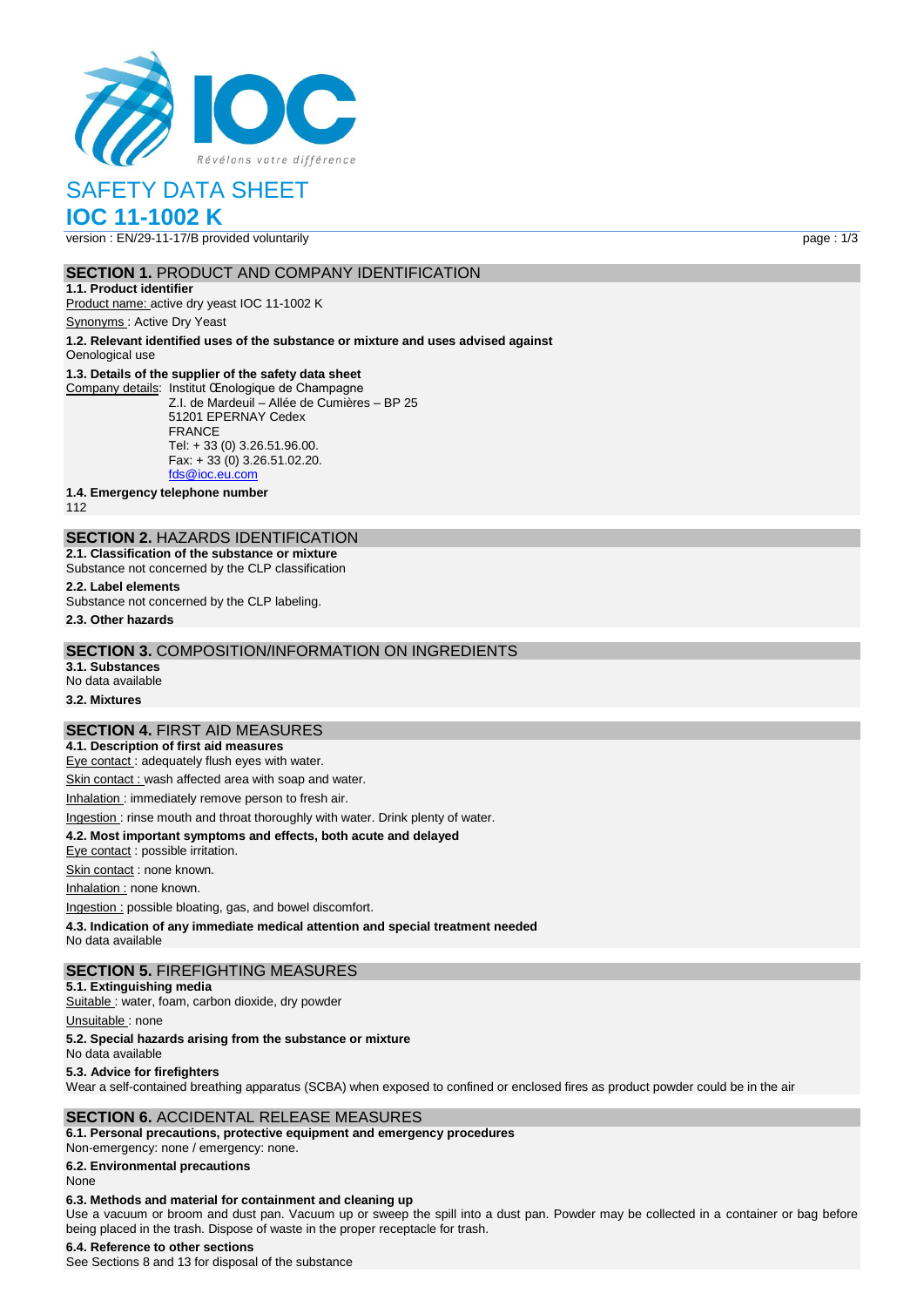

# SAFETY DATA SHEET

**IOC 11-1002 K**

version : EN/29-11-17/B provided voluntarily page : 2/3

### **SECTION 7.** HANDLING AND STORAGE

### **7.1. Precautions for safe handling**

Handling : avoid breathing dust. Avoid contact with eyes.

Occupational hygiene : wash hands thoroughly after handling.

### **7.2. Conditions for safe storage, including any incompatibilities**

Risks : not at risk for corrosion, fire, explosion, or chemical reaction.

Place of storage : no special instruction to minimize risks (see above). Store according to label directions to maintain label guarantees.

Fire/explosion protection: none needed.

### **7.3. Specific end use(s)**

Recommended packaging material: Paper bags.

### **SECTION 8.** EXPOSURE CONTROL / PERSONAL PROTECTION

**8.1. Control parameters** See section 15. **8.2. Exposure controls** Engineering : none Eye/face protection : protective glasses should be worn in conditions of excessive dusting. Skin Hand : none Other : none. Wear appropriate clothing for work. Respiratory protection : protective mask should be worn in conditions of excessive dusting. Thermal protection: none Environmental exposure : none.

# **SECTION 9.** PHYSICAL AND CHEMICAL PROPERTIES

**9.1. Information on basic physical and chemical properties** Apperance : Granuled Odour :Typical yeast Odour threshold : not Applicable pH: not Applicable Melting / freezing point : not Applicable Initial boiling point and boiling range : not Applicable Flash point: not Applicable Evaporation rate: not Applicable Flammability (solid, gas): not Applicable Upper/lower flammability or explosive limits: not Applicable Vapour pressure: not Applicable Vapour density: not Applicable Relative density: not Applicable Solubility(ies): Yes Partition coefficient: n-octanol/water: not Applicable Auto-ignition temperature: not Applicable Decomposition temperature: not Applicable Viscosity: not Applicable Explosive properties: not Applicable Oxidising properties: not Applicable **9.2. Other information**

### **SECTION 10. STABILITY AND REACTIVITY**

**10.1. Reactivity** Not reactive **10.2. Chemical stability** Stable **10.3. Possibility of hazardous reactions** None **10.4. Conditions to avoid** None